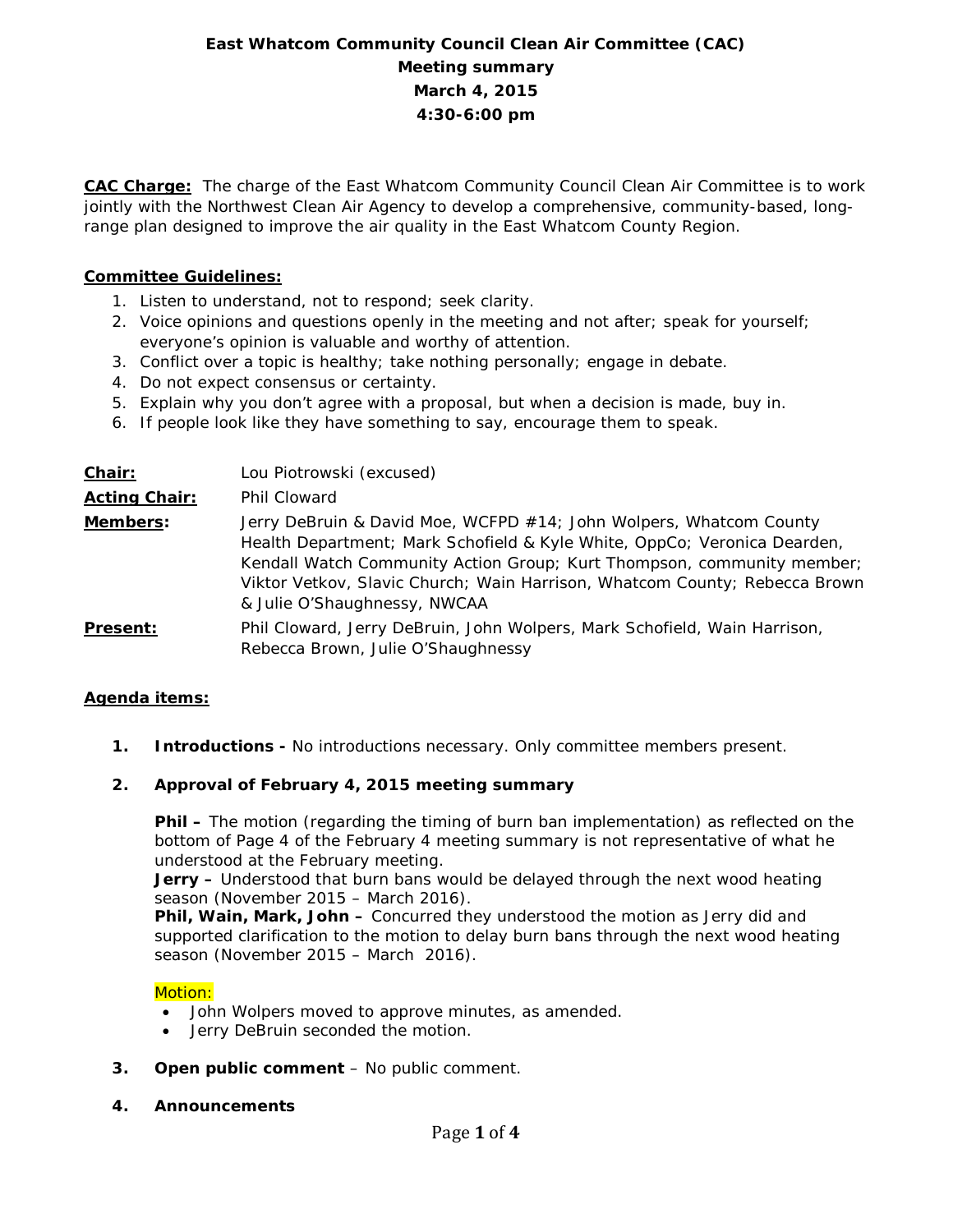# **NWCAA's burn ban policy and procedure development**

**Rebecca –** Stated that NWCAA is continuing to make progress on the development of a burn ban implementation policy and procedures. The program will take months to fully develop and once finalized, is what will be used in Columbia Valley when burn bans are called. NWCAA is researching other agency's programs to ensure a fair and consistent process, and to help expedite policy development.

**Julie –** Brought up the state rule (WAC 173-433 Solid Fuel Burning Devices) that provides health departments and fire departments the ability to enforce air quality burn bans and episodes. She said that, at some point, NWCAA will be approaching committee members about their willingness and ability to participate in burn ban enforcement, if necessary.

# **Community Connections Fair**

**Julie –** EWRRC's Community Connections Fair held on February 26 had more than 30 stakeholder tables. The event had great public participation, and it was a lot of fun. Julie spoke to more than 20 people at the event.

## **5. Woodstove replacement program**

**Mark –** Provided a detailed overview of the change-out program, including:

- Funding amount and source \$240,000 from Ecology administered through NWCAA
- Change-out options new solid fuel burning device or ductless heat pump
- Grant deliverables 35 change-outs in total, 28 thus far
- Grant timeframe biennium, ending June 30, 2016

Mark asked the committee members for any additional outreach opportunities they may know of to further connect with qualifying households to ensure completion of deliverables prior to June 30, 2016. Outreach efforts have included Opportunity Council presence at EWRRC, Misty Mountain Realty, Community Connections, Foothills Food Bank, and, next weekend, the Mobile Food Pantry.

**Jerry** – Asked if the difficulty is in reaching people or in qualifying people because they can't meet the conditions.

**Mark –** An Opportunity Council staff person works to qualify people for either the changeout program or the Community Energy Challenge (CEC) program, depending upon their income. If their income is over the change-out threshold and they qualify for the CEC program, residents can receive a \$1,000 incentive.

**Phil** – There needs to be more information out in the community about all programs available to residents of varying income levels so that people apply for and participate in the appropriate program.

**Mark** – Gave committee members a new flyer that describes both programs. The flyer was mailed to a significant number of Columbia Valley residents. The flyer specifically identifies both programs and the \$1,000 incentive.

**Julie –** Added that in November 2014, NWCAA's Board of Directors passed a resolution allowing the agency to use penalty money to supplement, leverage, or fill resource gaps related to grant funds, directly or indirectly, to reduce particulate pollution in Columbia Valley. This will help additional people who might not otherwise qualify.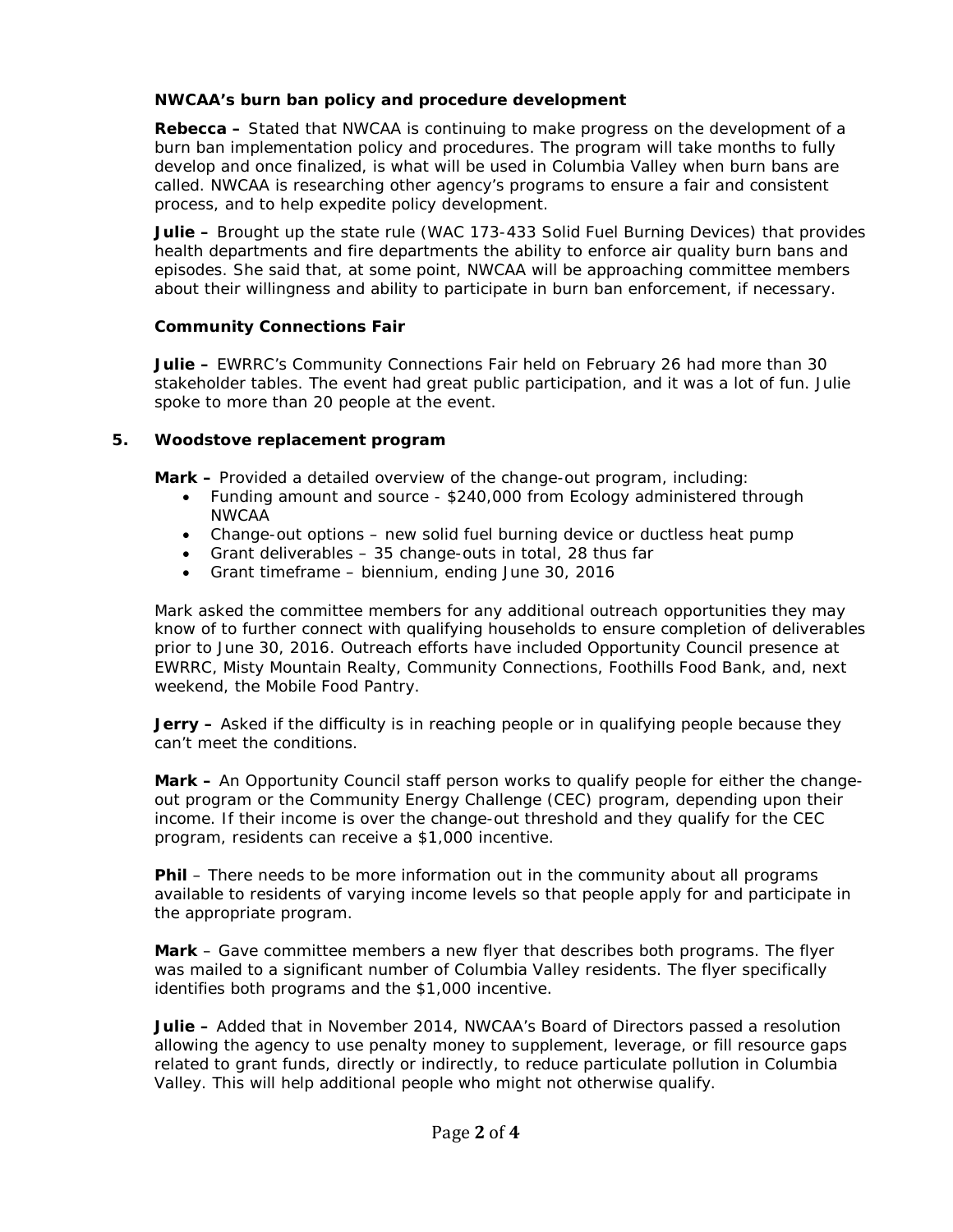**Phil –** Recommended getting and sharing testimonials from people who have participated in either program to further promote the programs.

**John –** Asked if Opportunity Council and health department staff have connected to become aware of the available programs. He offered to help facilitate coordination between the two and distribute the new flyers to health department staff to help get the word out.

**Jerry –** Mentioned that the Trail Connectivity Committee is holding an open house at the end of April at the EWRRC that might provide a possibility to conduct outreach. The trail committee has a meeting next week, which might be a good time to explore the possibility. Mark will follow-up with Jerry.

## **6. Strategic plan update**

**Phil –** No new progress to report at this time. However, earlier discussions about how to determine if the committee has explored and taken all possible steps to help improve air quality ties very well with the strategic plan development. Phil will consider this, as well as how the biomass projects fit into the overall strategy, when working on the plan.

## **7. Biomass committee update**

**Phil –** Today received from Paul Schissler, today, a revised project description that incorporates ideas from Whatcom and Skagit counties. The wood bank and pellet mill are still under consideration by the Department of Commerce for funding, and the Port of Bellingham has offered to match funds. The Opportunity Council and the Port of Bellingham are committed to have the wood bank in place by this fall.

**Wain –** Clarified that the EWRRC location is zoned General Commercial, and that the retail function of the wood bank is allowed outright. If on-site activities expand to bucking and splitting, potentially a manufacturing process, General Commercial doesn't support that. Wain requested ongoing communication with Phil to ensure that potential challenges are identified proactively, including requirements associated with hoop buildings.

**Phil –** Provided, for discussion purposes only, draft criteria for a standard cord of wood. The draft criteria are meant to be a conversation starting point for marketing and purchasing purposes.

## **8. Winter outreach/community event update**

**Julie –** Provided an update on outreach efforts that Opportunity Council and NWCAA have been involved in or plan to attend.

- Community Connections Fair:
	- Connected with Mt. Baker School District, which included change-out information in its newsletter.
	- Contacted Foothills Food Bank to get approval to attend and conduct outreach on Tuesday, March 10.
- Mobile Pantry conduct outreach on March 14.

Optimistic that planned outreach will generate additional qualified candidates. Also, woodstove bounty program will most likely be delayed from this spring to this fall to allow money to be spent on the greatest number of change-outs.

**Mark –** Asked about door-to-door winter outreach efforts.